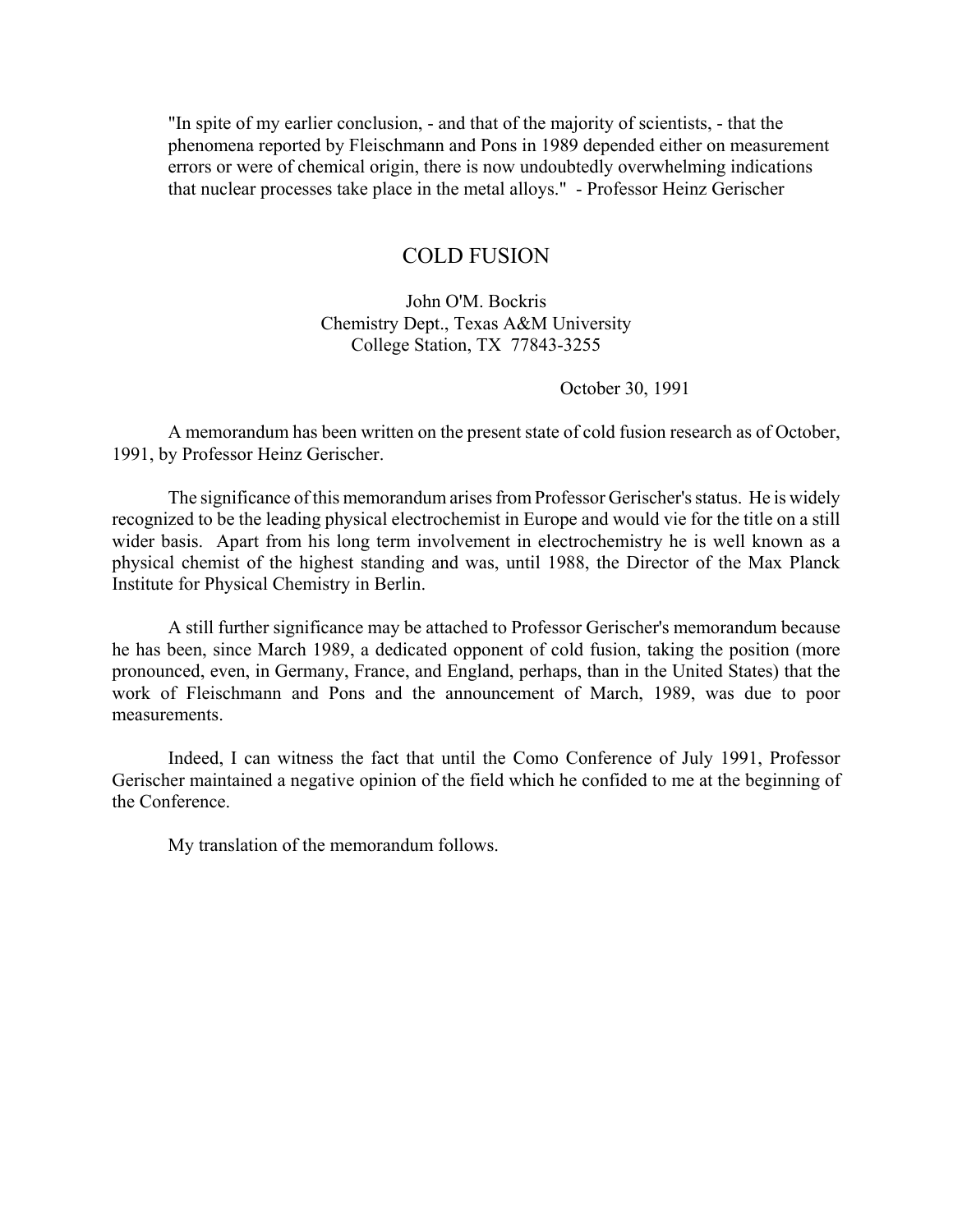# MEMORANDUM ON THE PRESENT STATE OF KNOWLEDGE ON COLD **FUSION**

# H. GERISCHER, FRITZ HARBER INSTITUTE DER MAX PLANCK, Gesellschaft, Faraday Weg 4-6 D-1000, Berlin 33

Concerning the origin of this memorandum: Between the 30th of June and the 4th of July, there took place in Como, Italy, the Second Annual Conference about Cold Fusion. This had been organized by Italian groups, principally from the Universities of Turin and Milan. The joint chairmen of the conference were Prof. T. Bressani (Turin) and Prof. G. Preparata (Milan).

At the end of May I was invited to attend this conference as a skeptical observer and found that I was down on the program for the last day of the conference as giving a lecture on the pros and cons of the field. There were about 60 lecturers at the meeting in groups from the USA, Italy, Japan, China, Soviet Union, and various smaller countries which all gave their results. Two comprehensive reviews had been already sent to me in manuscript form, - one of them has already appeared (1) and the other will shortly appear. On the basis of these two reviews I was able to prepare myself somewhat for the conference.

# THE INDICATIONS OF OCCURRENCE OF NUCLEAR PROCESSES IN METAL-DEUTERIUM ALLOYS

In spite of my earlier conclusion, - and that of the majority of scientists, - that the phenomena reported by Fleischmann and Pons in 1989 (3) depended either on measurement errors or were of chemical origin, there is now undoubtedly overwhelming indications that nuclear processes take place in the metal alloys. The early publications were so full of errors in measurement technique and in the interpretation that the euphoria to which the discovery gave rise was rapidly replaced by disappointment when it turned out that the laboratories with the best equipment could not reproduce the results. Only very few groups found similar effects, but even these groups could not find reproducibility in their own laboratory. Furthermore the supposition that a fusion of two deuterium atoms could take place in a solid body such as  $PdD<sub>x</sub>$  or  $TiD<sub>x</sub>$  was contradictory to all theories of nuclear reactions. In particular the observed (or maintained) heat effects bore no relationship to the tiny amounts of nuclear products which had been found by a few authors. The main search here went towards neutrons and tritium because according to fusion of two  $D^+$  nuclei in hot plasmas, the following two reactions would occur with about the same probability:

$$
D^+ + D^+ > n (2.45 \text{ MeV}) + {}^3\text{He} (0.82 \text{ MeV})
$$

$$
D^+ + D^+ > H^+ (3.02 \text{ MeV}) + {}^3\text{H} (1.01 \text{ MeV})
$$

Now, the sensitivity of instruments for detecting neutrons is particularly good and therefore the majority of the measurements concentrated on experiments which would give rise to such detection. This was particularly true in experiments which were carried out at low temperatures from palladium which had been previously loaded with deuterium. In the electrochemical loading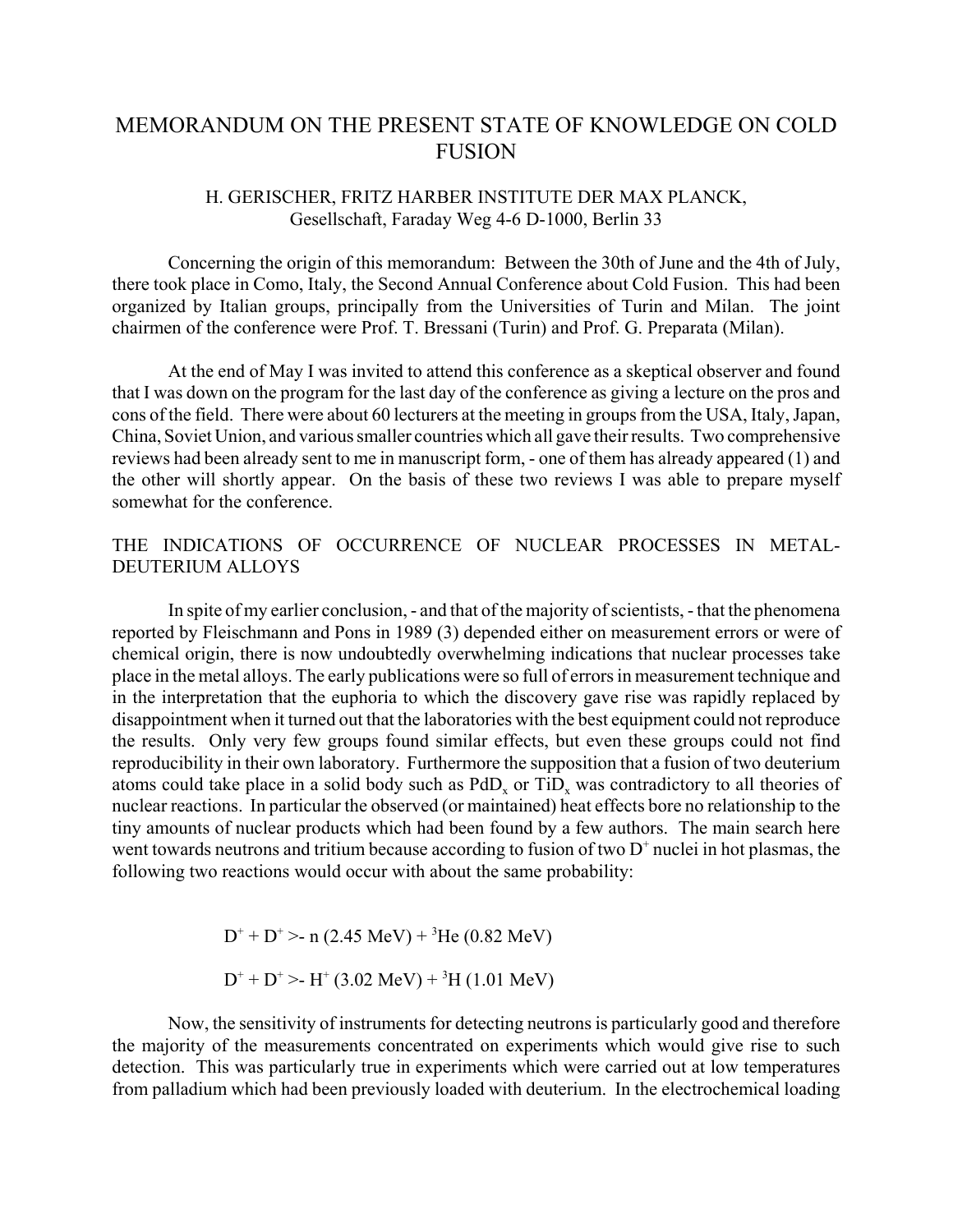of palladium by cathodic evolution of deuterium either from an alkaline or acid electrolyte in D<sub>2</sub>O (predominantly with the electrolyte LiOD) from time to time a tritium enrichment would be found which was considerably higher than could arise from differences expected for separation factors during the discharge of D<sub>2</sub>O from an electrolyte containing DTO. The occasional observation of neutrons with intensities which were decisively above the background, and with tritium amounts in the electrolyte which were certainly and indication for the occurrence of nuclear processes is very significant, but the amounts were so small that the heat observed could not by explained by their occurrence. Correspondingly, it has been found that the neutron production is sporadic and occurs in bursts. The same occurs for the tritium enrichment and also for the heat production.

The occurrence of such happenings could not in any way be foreseen on the basis of previous knowledge. Correspondingly, the authors of the papers admitted that the reported positive results were only occasionally obtained, and that many experiments ran through without any observable nuclear consequences at all, facts which lent further doubt as to the reality of the effects.

As far as the interpretation of the nuclear reactions goes it has been suggested (4,5) that a reaction occurs which plays no part at all in the hot plasmas, namely:

$$
D + D > 4\text{He } (0.076 \text{ MeV}) + \text{gamma } (23.77 \text{ MeV}) \tag{Eq 3}.
$$

The gamma radiation which should occur according to this reaction is, however, not observed. However, very recently there have been reports about the observation of helium in electrolytically evolved deuterium from a LiOD/D<sub>2</sub>O solution in cells with palladium electrodes. In these experiments heat production was also calorimetrically observed. The amount of <sup>4</sup>He was indeed in the right order of magnitude according to equation 3 although the agreement was not quantitative. On the other hand, corresponding water blank experiments using LiOH/H<sub>2</sub>O showed neither any heat excesses nor any helium in the evolved hydrogen gas.

## AN EVALUATION OF THE RESULTS OBSERVED SO FAR

Although there are many discrepancies in the reports which are at hand, and although there are many open questions, there now lie before us several indications that fusion reactions do occur between deuterides in metals. This gives rise to a new situation. It is entirely an open question whether such processes could be used as the source of energy but this, of course, can only be decided if the processes which have been revealed in the work discussed here are researched and given a theoretical basis. In any case I consider it absolutely necessary that these phenomena are systematically researched and the conditions for their reproducibility cleared up. That a nuclear reaction can be stimulated by interaction with a solid lattice and made to take another path from that which it would take in the plasma, is an entirely unexpected discovery with possibly wide-ranging consequences. It demands confirmation and further experimental evaluation. In the following a number of experimental and theoretical questions are raised which are at the present time entirely open.

#### EXPERIMENTAL PROBLEMS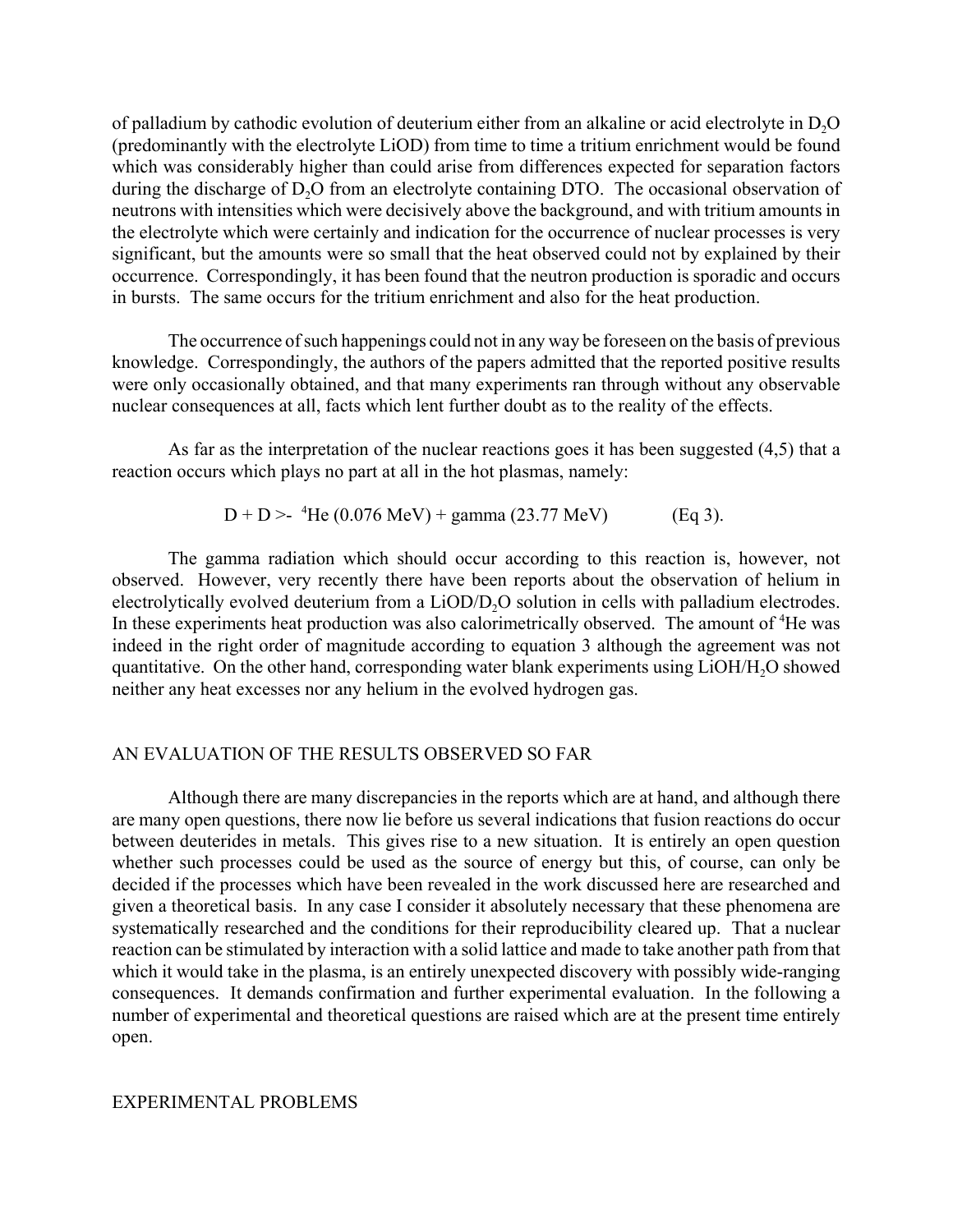The overwhelming problem is the lack of reproducibility in the results. The anomalous phenomena in palladium and titanium can only be seen after very long times of loading, usually after several weeks. In the loading there is a phase change in which the alpha phase is changed to the beta phase and this involves a change in lattice constants which gives rise to a volume increase of about 15%. The microcrystalline structure of the solid seems to play an important role here. However, the structure of the solid is not yet characterized. The lattice structure seems to be an important part of the conditions necessary for the setting up of the anomalous effects.

In the electrochemical experiments the characteristics of the surface in the charging of the metal with deuterium plays a great role. The effects in the electrochemical experiments are greater than those in loading from the gas phase. The reason for this is probably the increased activity of deuterium atoms which occur in the first step of loading according to the reaction:

$$
D_2O + e > D_{ad} + OH \qquad (eq. 4).
$$

The slower the following reactions (5 and 6) are, - these lead to molecular deuterium, - the greater is the activity of the absorbed D atoms on the surface:

$$
D_{ad} + D_{ad} > D_2
$$
 (eq. 5)  

$$
D_{ad} + D_2O + e > D_2 + OD
$$
 (eq. 6)

 The activity of adsorbed atoms determines the loading of the metal lattice with D atoms which go from the surface to the interior of the lattice. In this way one can build up a super- saturation of the lattice with D-atoms and this super saturation increases with the surface activity of the adsorbed D. If one tried to read super saturation in the metal by increasing the pressure in the gas phase, enormous pressures would be necessary.

In the literature it is reported that extremely long times of electrolysis are necessary before phenomena are observed and these can give rise to the deposition of impurities on the surface of the electrode. This gives rise in turn to a change of the overpotential in the current-potential curve (7) and also in the analysis of the surface composition which will certainly take place on long term electrolysis (8). Such absorbance can give rise to an inhibition of the recombination rate of the surface atoms to the molecular product in reactions 5 and 6. In this way the activity of adsorbed hydrogen can be increase. On the other hand, if the inhibition affects reaction 4 then the reverse effect occurs. In fact, it is possible to think of an acceleration of reactions 5 and 6 by the impurities. Thus, it has been shown for palladium cathodes that these contain platinum which obviously arises by the partial dissolution of the anode. It is known that if oxygen is evolved at high rates upon an anode there is certainly the danger of anodic dissolution. Correspondingly it is known that platinum deposition on palladium increases the recombination and therefore decreases the activity of adsorbed D.

Apart from the observation of neutrons, proof of the presence of the nuclear products <sup>3</sup>H, <sup>3</sup>He, and <sup>4</sup>He are difficult to observe because many of the experiments are carried out in open systems, the evolved gases seldom being collected. The consumed  $D<sub>2</sub>O$  has to be replaced. In this way one builds up impurities in the electrolyte in the cell and the products in the gas phase are lost.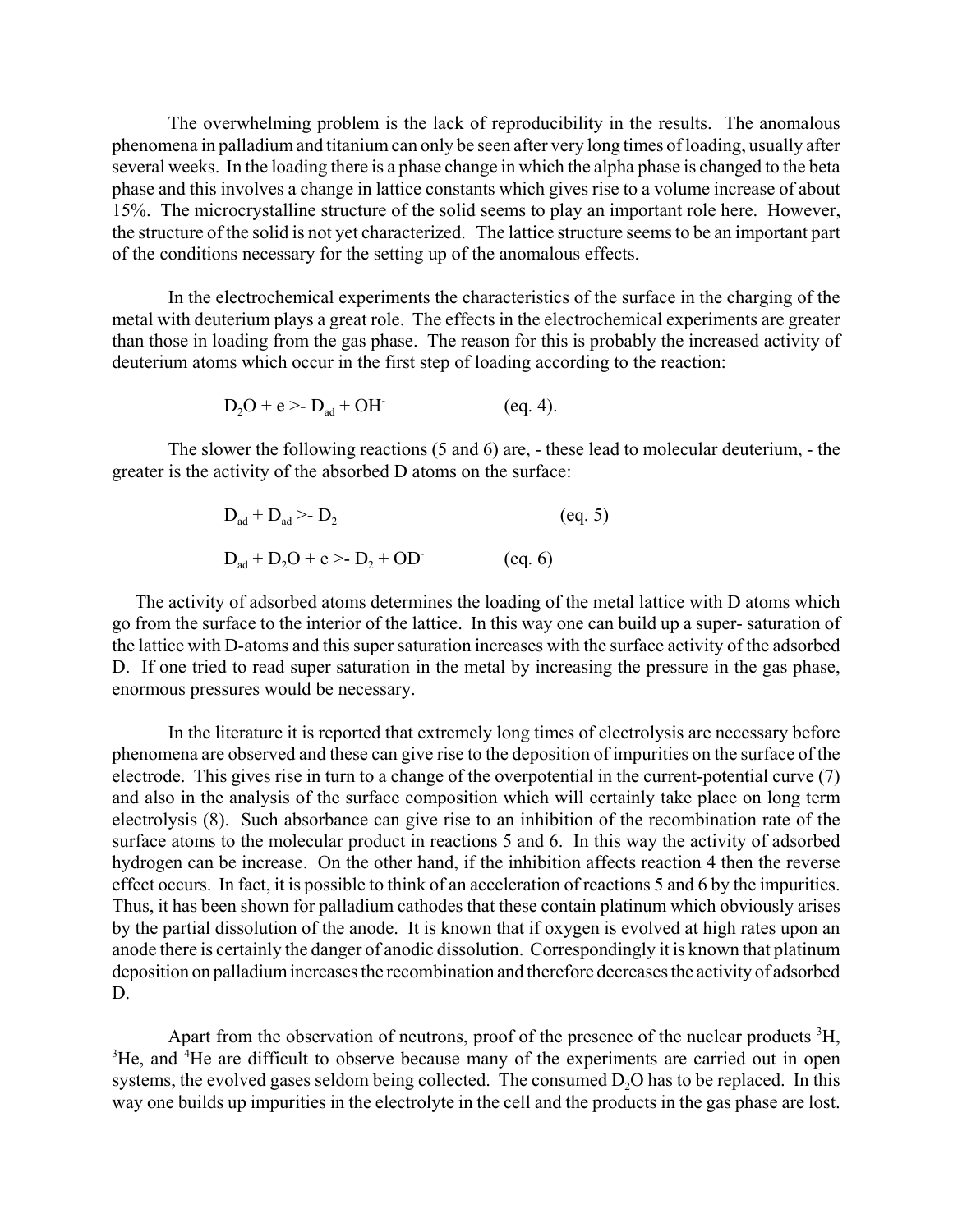Only a very few experiments are carried out in closed systems in which the  $D<sub>2</sub>$  is converted to  $D<sub>2</sub>O$ on a catalyst and re-introduced into the electrolyte  $(9,10)$  or, alternatively, the  $D<sub>2</sub>$  which is evolved is oxidized back to  $D_2O$  (or  $D^+$ ) (11).

The latter process corresponds to the anodic process in a hydrogen-oxygen fuel cell. In such experiments the reaction products build up in the electrolyte or in the gas volumes which are collected. This has so far only been used for tritium analysis.

The calorimetric measurements have been greatly improved. In the open cells there are still difficulties concerning the loss of heat along with the evolved gases. Closed cells do not have this difficulty but they are much larger in volume and are less sensitive to the measurement of heat. In general there exists in all electrochemical cells the problem that the energy input of the cell is large (large current densities) and must be carefully measured in order to set up a clear and sure energy balance. The uptake of energy varies with the cell resistance and the overpotentials of the electrode. The excess energy in most of the experiments which have been described so far is considerably less than the energy which is being used for the electrolysis. A typical excess heat measurement amounts to 10-20% of the energy put into the electrolysis over several hours. A few measurements have given 100% and more.<sup>1</sup> A few measurements do give 100% of heat and even more but are perhaps somewhat doubtful. On the other hand, there were plenty of indications at the conference that some authors were withholding their results because of patent considerations. 2

The experimental problems in the measurement of gas loading is much less well known to me and I do not wish to comment upon it. It is noteworthy that neutron production which exceeds the background intensity can only be obtained by warming up these samples which have been charged at very low temperatures.

## THEORETICAL PROBLEMS

The most decisive problem is the question: How can a solid body influence the course of nuclear processes?<sup>3</sup> Thus, the point is, - how can the screening of the repulsive forces between the

<sup>&</sup>lt;sup>1</sup> Note added by JOMB: At a recent meeting at the California Edison Company, Robert Bush of Pamona University in California revealed measurements on very thin films which, when calculated to a per cc measurement of heat, give about 1 kW per cc.

<sup>&</sup>lt;sup>2</sup> Note added by JOMB: In particular Mike McKubre and his group at SRI have been reporting 250-450% heat for some months. The rumor is that this is an understatement. EPRI has decided to continue to build a practical plant for the production of energy from cold fusion which should be completed by 1997.

<sup>&</sup>lt;sup>3</sup> Note added by JOMB: On the other hand, the well accepted Mossbauer effect surely is already and example of the effect of a lattice upon a nuclear process.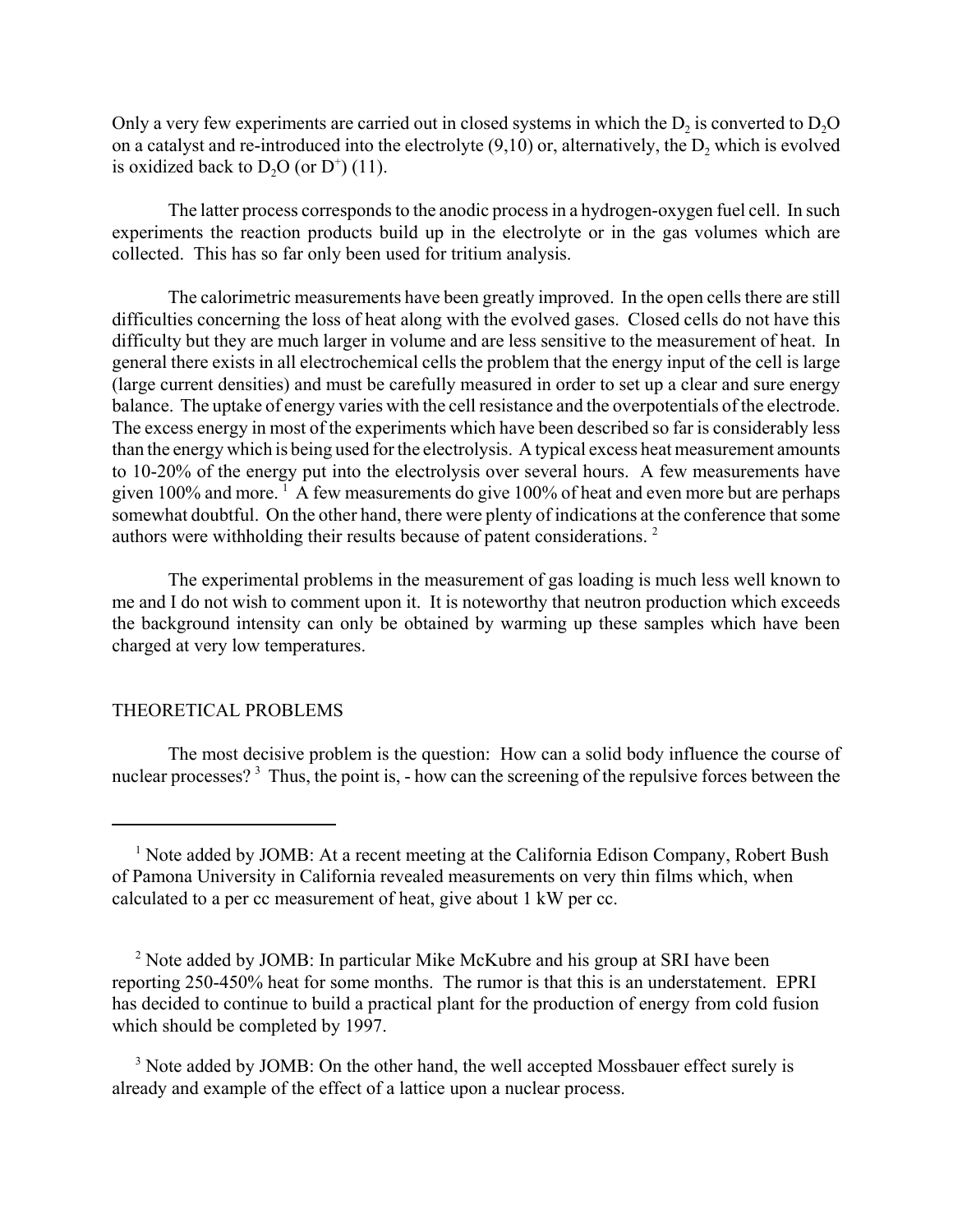two atomic nuclei be achieved so that successful tunnelling can occur? The second question is, how can the pathways be altered so that they go in the direction of reaction 3 and thus allow a ratio of 10<sup>6</sup> - 10<sup>9</sup> for the predominance of tritium over neutrons (compare the expected 1:1 ration of nuclear chemistry in hot plasmas). (2)

A further riddle is the absence of hard gamma radiation which should occur corresponding to reaction 3. How can the gigantic energy of this reaction be diffused over the solid body without emitting radiation (although weak x-rays have been seen on a photographic plate)? (6,12)

There are various attempts at theoretical interpretation (1), and some of these are really quite far out. It has even been suggested that an unknown elementary particle is a catalyst in these processes (13). Without sufficient material to overview the theoretical contributions I will not make any further comments on these theories.

#### WHAT SHALL BE DONE?

The works which have been so far reported are works which concern individual questions. Attempts are being made to reproduce experiments and to modify the technique. A systematic characterization of the electrochemical and experimental conditions has not yet been carried out. As the largest effects are being observed under the electrochemical conditions it is necessary to concentrate on the electrochemical experiments.

Fleischmann and Pons reported in the meeting in Como concerning their experiments with palladium alloys (probably with silver) and maintain that they have been able reproducibly to observe large excess heats. No details of the experimental arrangements were given because of their wish to maintain patent conditions.<sup>4</sup>

There is also evidence that the composition of the electrolyte plays a considerable part in the occurrence of the anomalous effects. It is absolutely essential to research the connection between overpotential, hydrogen content, and surface characteristics of palladium or palladium alloys in a systematic way. This could probably be carried out with light hydrogen, beginning with the hypothesis that a very high loading of D in metals is necessary for fusion, because in respect to loading, H and D hardly differ from each other. One could then come back later to the experiments with  $D_2O$  and with the knowledge of what has given rise to the high loading with hydrogen. In this respect it is necessary to have a method which allows a rapid measurement of the amount of hydrogen in the palladium. Here resistance methods are probably the best. Parallel to the information obtained in the measurements it would be necessary to build calorimeters which have requisite controls and work in an enclosed manner so that heat production and nuclear products can also be observed with a minimum amount of ambiguity. The decisive proof of excess heat arising from nuclear reactions will, of course, be the occurrence of the corresponding amount of <sup>4</sup>He. If this

<sup>&</sup>lt;sup>4</sup> Note added by JOMB: The experiments of Fleischmann and Pons are being carried out in Nice with support of a Japanese group connected to Toyota.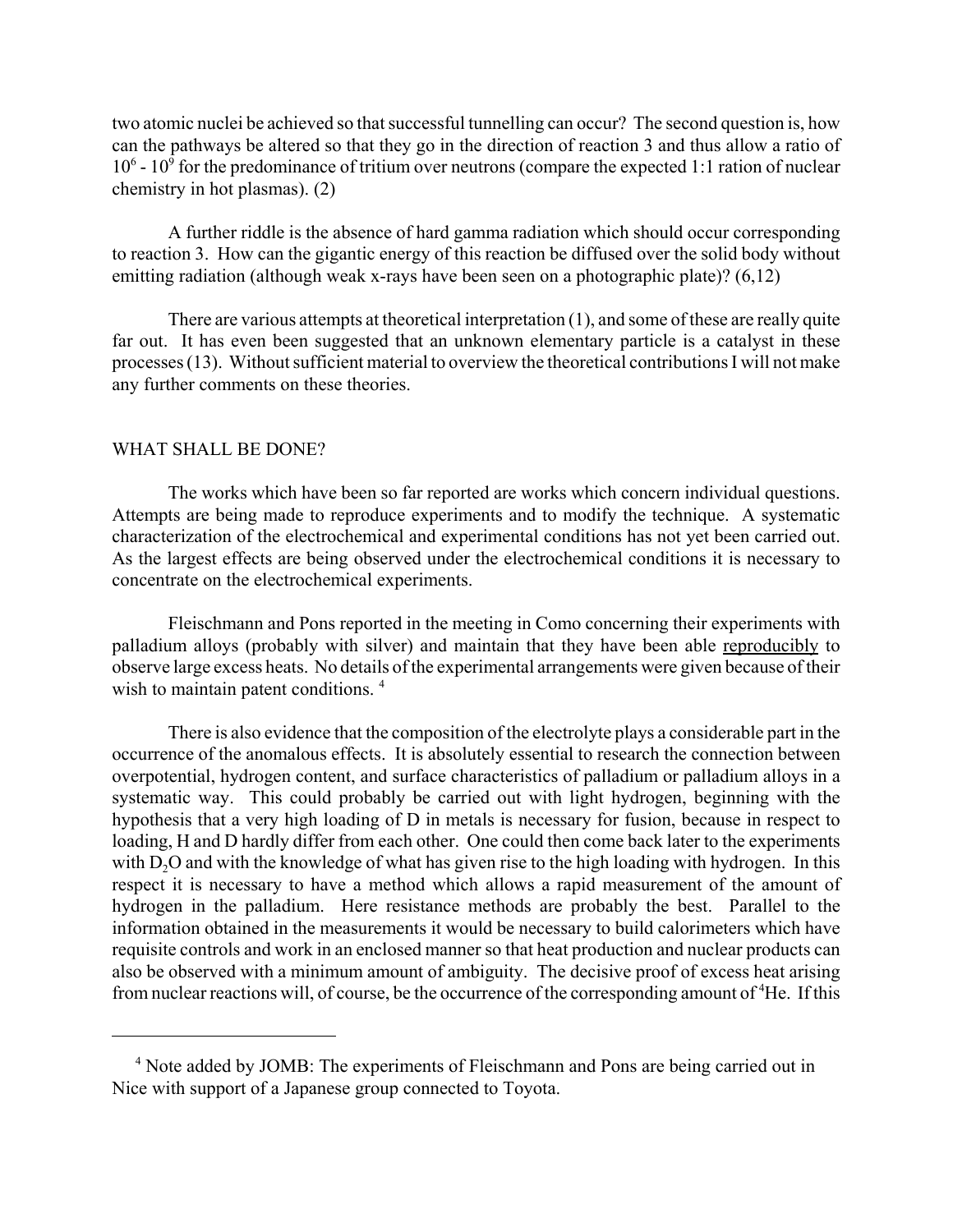can be confirmed, further steps for the optimization of the energy yield can be carried out.

These goals require the cooperation of scientists from various fields. One needs electrochemists, metal scientists, particularly those with knowledge of metal hydrides, engineers for the building of cells and the computerization of data, persons with experience in calorimetry, mass spectroscopy, and one needs nuclear physicists for the radiation measurements. A team of this kind should be in a position to clear up the basic situation fairly quickly. Of course, the first thing is to confirm the facts. The fact that, in the Republic of Germany this work has been inhibited is no longer justified. It could, later on, be regarded as a very unfortunate gap in German research when compared with the present activity in other countries and particularly in Japan.